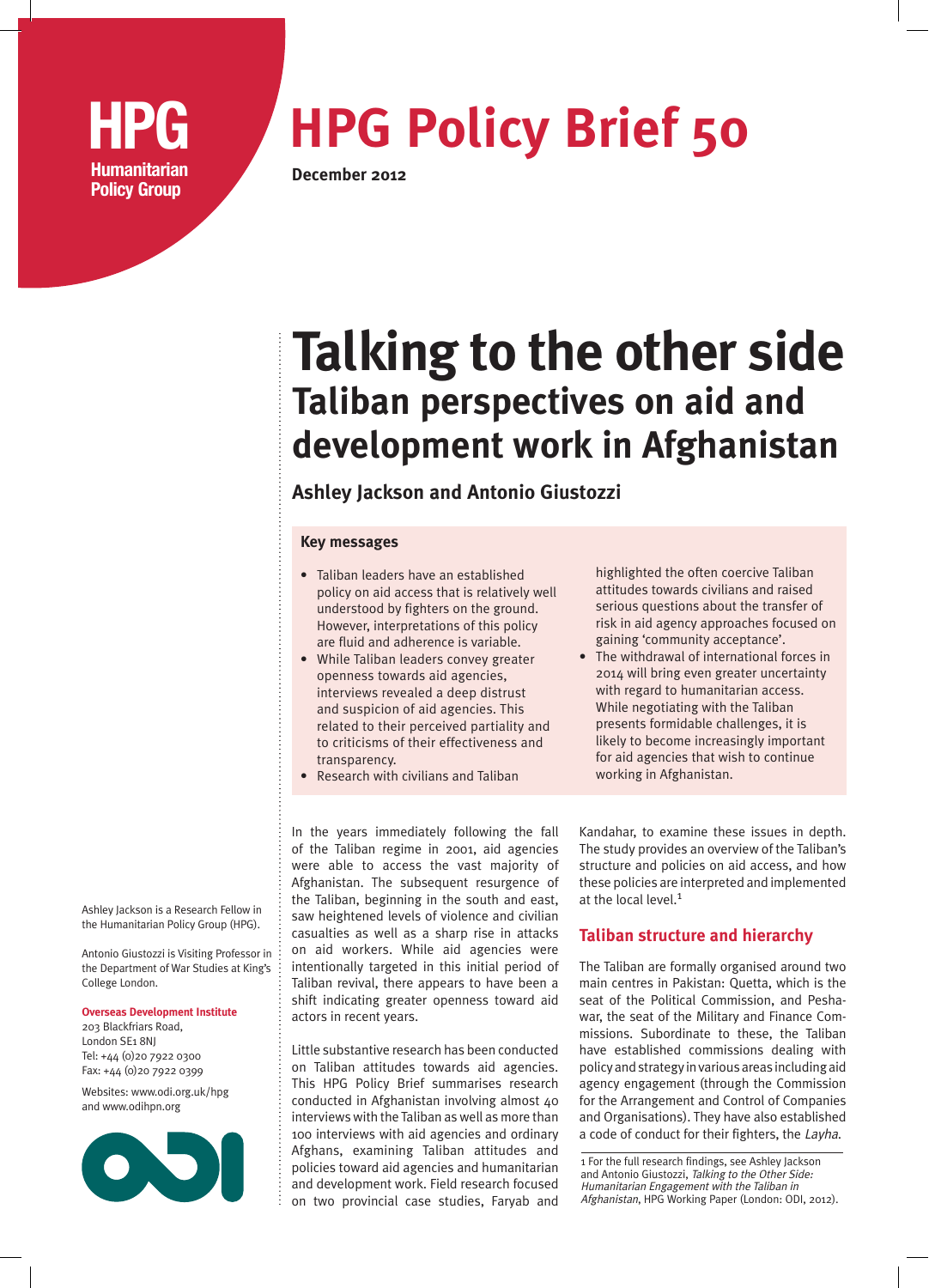Within Afghanistan, Provincial Military Commissioners, with subordinate district-level Military Commissioners, supervise Taliban operations and report to regional Military Commissions. Complementing these military functions, Shadow Governors act as the 'civilian' authority at provincial level, reinforcing the visibility of the Taliban as a viable alternative to the Afghan government. However, Shadow Governors have rarely been present on the ground since 2010 because of the high level of threat from international forces and their influence is variable, with research indicating that military figures exert greater authority.

In theory, military commanders and political figures at regional, provincial and district level should adhere to what the leadership dictates. However, the Taliban have a weak centre and as a movement is 'federal' in character. There appears to be a tendency to use bodies such as the commissions and Shadow Governors as institutional lookalikes for political propaganda purposes. The degree to which they actually function and influence decision-making is variable, although interviews with provincial and district commanders showed some evidence of these structures playing a role at local level. In practice, personality, leadership and charisma have great importance across the various Taliban networks.

Given the diversity among and across the various networks comprising the Taliban, leadership orders and decrees are framed in such a way as to satisfy the various components of the movement and prevent friction between the loosely assembled parts of the organisation. This vagueness and the imprecise phrasing of policy allow room for manoeuvre. Personal negotiations and relationships at all levels play an important role, as evidenced in the variety of attitudes towards aid access.

#### **Taliban policy on aid access**

Taliban leaders have an articulated policy on aid agency access. According to the Taliban Commissioner for the Arrangement and Control of Companies and Organisations, Qari Abas, agencies are required to register with the Taliban at senior leadership level. Registration requires agencies to meet several conditions, including neutrality, respect for Taliban concepts of 'Afghan culture' and, in certain circumstances, payment of tax.

At the leadership level, the Taliban appear not to discriminate between organisations, whether UN or NGOs, Afghan or international. Indeed, a list of 26 registered organisations provided by Abas included UN agencies, national and international NGOs and human rights organisations. Agencies that the Taliban claim are registered rely on funding from a

wide range of sources, including both the UN and the US government. According to Abas, 'it doesn't matter to us whether it is American money or the money of the UN', implying that agencies operating with this funding would be tolerated as long as they followed the Taliban's rules. However, many local commanders exhibited negative attitudes towards and suspicion of funding from International Security Assistance Force (ISAF) troop-contributing countries.

There does not appear to be marked discrimination among project types or activities within official policy. However, some projects, such as road construction, were objectionable when they appeared to go against military interests. Taliban at all levels were also critical of aspects of humanitarian and development work for its perceived inefficiency and partiality. There was also, perhaps predictably, strong resistance to Western notions of women's rights. These trends were more pronounced among Taliban at the local level.

In order to register, aid agencies interviewed reported liaising with interlocutors in Afghanistan or Pakistan to gain access to the Taliban leadership. Once registered, agencies are advised to com-municate with provincial or local commanders in their areas of operation. Local Taliban are then expected to monitor the implementation of aid agency activities and agencies' adherence to the rules.

This policy was fairly well understood by provincial Taliban leaders in both Faryab and Kandahar. Registration at the senior level appeared to be critical; while some commanders were willing to strike local deals with unregistered agencies, these appeared precarious and vulnerable to disruption by rival or hardline commanders. The Taliban at the local level also appeared to be capable of monitoring adherence to conditions for access and enforcing them. In many instances, Taliban reported monitoring projects through informants within aid agencies. Projects appeared to be monitored for efficiency, and to ensure that aid agencies were not engaging in 'espionage'. As such, hiring local staff was seen as important: a commander in Panjwai pointed out that 'when from 60 to 100 local people are involved in a project, how would they be able to work for hidden targets?'. When rules are broken, the consequences for aid agencies can be severe, ranging from warnings or the temporary closure of projects to attacks on staff. The leadership was eager to stress that attacks on aid agencies were not indiscriminate, but local commanders nonetheless appeared authorised to expel, attack or harass aid agencies.

While the political leadership may be attempting to give the appearance of a viable structure and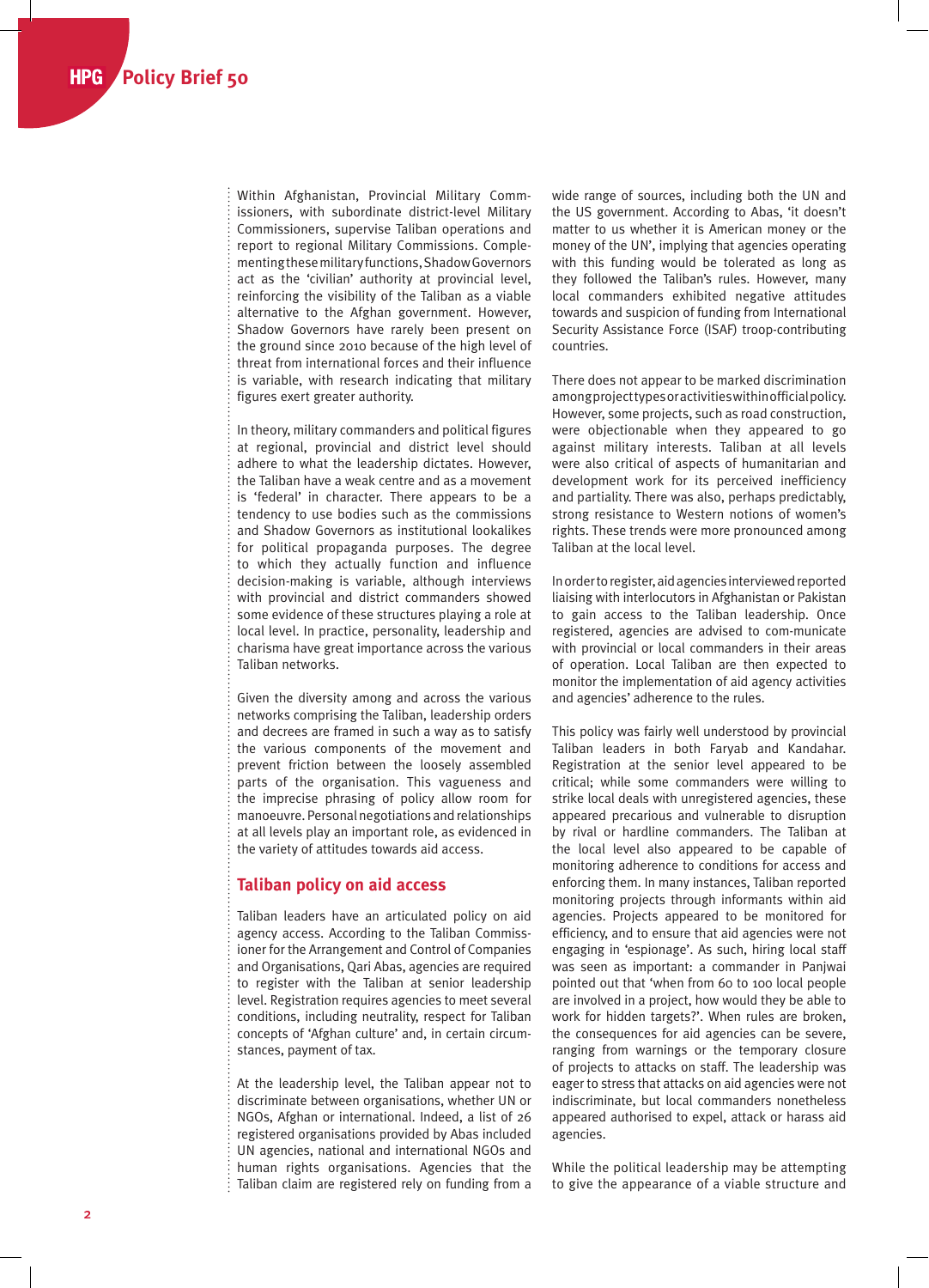an open attitude towards aid actors, their ability to ensure that military commanders and fighters on the ground share these views is limited. The vagueness and imprecision of 'official' policy accord significant discretion to local commanders. The rules are fluid and vary depending on who is in charge, but several factors appear critical in shaping access constraints, including personal experience of aid agencies and military pressure.

#### **Taliban perceptions of aid agencies**

In general, Taliban found it difficult to distinguish between different actors, particularly at the local level (NGOs, UN agencies, the UN Assistance Mission in Afghanistan (UNAMA), for-profit contractors, Provincial Reconstruction Teams (PRTs) and so on). In some instances, there were more favourable attitudes towards NGOs in general or specifically towards Afghan NGOs than towards the UN. Where commanders could distinguish between the various components of the UN, UNAMA was seen less favourably than other agencies. UNAMA's support to the Afghan government is explicitly described by some Taliban as compromising the position of all UN agencies.

In general, there was a high degree of hostility towards aid actors. Accusations of spying for foreign governments or being at their service were repeatedly expressed. Some more radical Taliban felt that, because NGOs cooperate with parties to the conflict, they were legitimate targets. Counterinsurgency tactics seem to have influenced the perceptions of some Taliban, particularly in Kandahar. Many reported that they had been amenable to granting aid agencies access, but had changed their view when they saw agencies increasingly working only in government-controlled areas and coming into previously insecure areas after they had been 'cleared'. In many cases, this confirmed their suspicions of agencies being aligned with the government and ISAF.

The Taliban, and indeed many community members, felt that aid was being distributed in an imbalanced way, and that programmes were ineffective and short term. In the words of one Faryab commander from Almar district, aid agencies' work was 'totally disposable, not permanent' and 'they just help you enough to survive'. There was also anger at the perceived ineffectiveness of aid, with one commander from Maruf district commenting that 'huge amounts are spent in Kandahar but we have not seen any project during the last decade that has brought any positive change to our lives'. Poor-quality projects reinforced suspicions that aid agencies had ulterior motives.

There was also a fear that aid agencies failed to respect Afghan culture and Islamic values, at least as defined by the Taliban. Western views of women's rights were the most contentious point, and were widely seen as a prime example of the apparent morally corrosive implications of Western-defined 'development'. A senior military commander in Faryab commented that 'the UN and NGOs are talking about rights of women that they have made up themselves. They say women have the right to work with men, go everywhere, do what they want – but these are not the rights of women'. Similar views were expressed in Kandahar, and both Taliban and aid agency staff reported incidents where the Taliban exerted pressure on aid agencies, including banning female staff from working in health clinics and schools. However, there appeared to be room for negotiation under some circumstances. Some aid workers reported that they were able to overcome initial Taliban opposition to agencies working with women, and many felt that the Taliban would allow at least limited female employment or work with women as long as 'Afghan culture' was seen as being respected (for example, on the condition that female employees only work with Afghan women).

A minority of Taliban interviewed during this research held positive views of aid agencies. Positive associations were often directly related to personal experience: one fighter's father, for instance, had worked for a UN agency; a Taliban commander praised UN agencies and NGOs for providing school supplies and clearing irrigation ditches. Despite the widespread suspicion of aid agencies, these comments underscore the importance of high-quality, needs-based programming and transparency. They also suggest that experiences with one aid agency, whether positive or negative, are likely to influence Taliban views of aid agencies in general.

#### **Military pressure**

While the political leadership of the Taliban favours granting conditional humanitarian access, the military leadership often responds to increased military pressure by restricting humanitarian access. The military leadership appears not to explicitly violate official policy on humanitarian access, but such concerns are clearly subordinate to military objectives. For example, a commander from Spin Boldak in Kandahar stated that aid access 'changes in time of fighting between foreign troops because we don't trust them and we don't let any NGOs have access to our areas'.

There were also more direct, and dangerous, consequences for aid agencies. In several instances, ISAF military operations appeared to have led to or were used to justify attacks on aid agencies. After